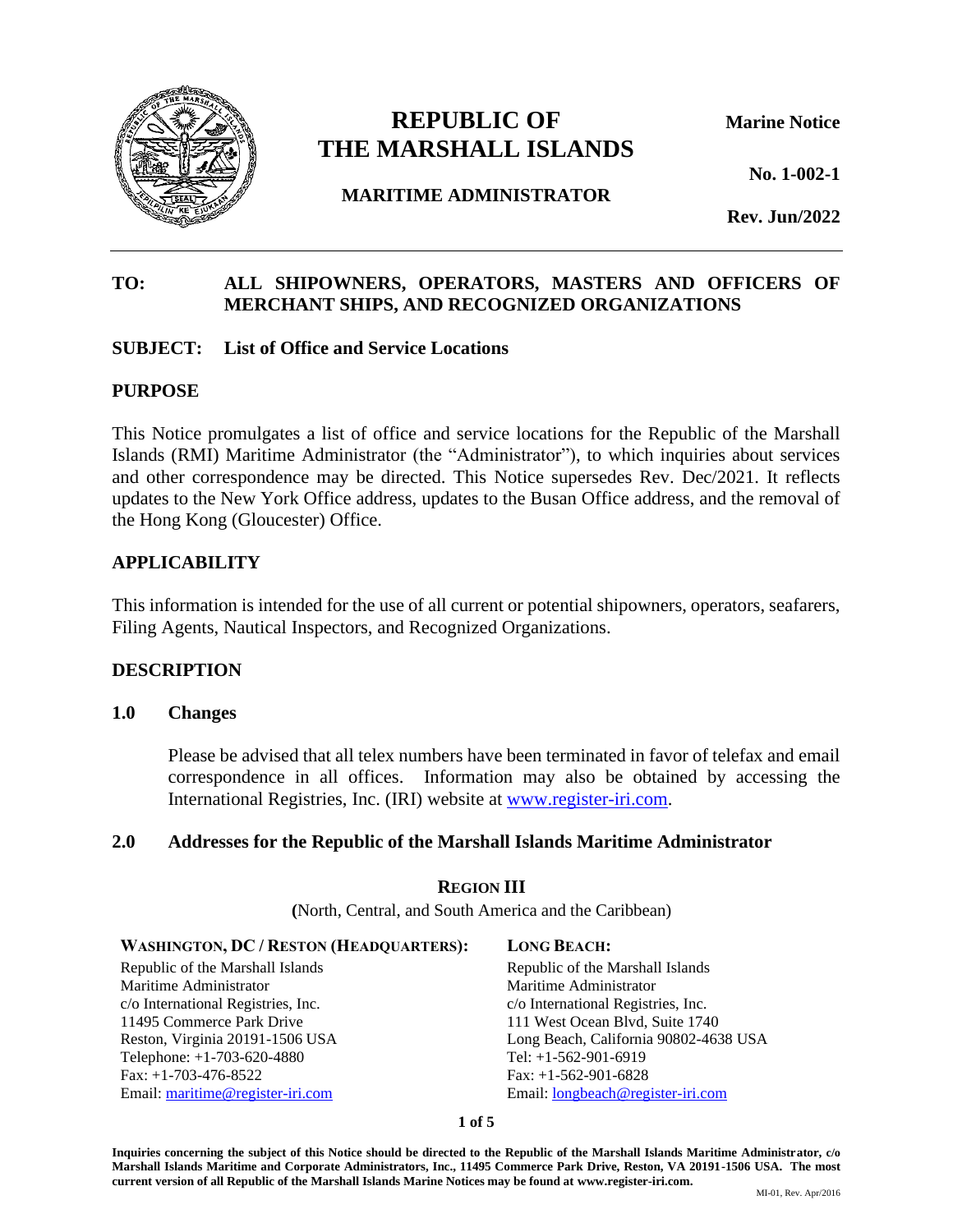# **REGION III**

**(**North, Central, and South America and the Caribbean)

Republic of the Marshall Islands Maritime Administrator c/o International Registries, Inc. 427 Fourth Street Annapolis, Maryland 21403 USA Telephone: +1-410-347-4703 Fax: +1-410-347-5550 Email[: inspections@register-iri.com](mailto:inspections@register-iri.com)

#### **FT. LAUDERDALE: RIO DE JANEIRO:**

Republic of the Marshall Islands Maritime Administrator c/o International Registries, Inc. Harbor Place, Suite 403 1600 S.E. 17th Street Causeway Ft. Lauderdale, Florida 33316-1717 USA Telephone: +1-954-763-7775 Fax: +1-954-763-7445 Email[: ft.lauderdale@register-iri.com](mailto:miami@register-iri.com)

#### **HOUSTON:**

Republic of the Marshall Islands Maritime Administrator c/o International Registries, Inc. 1717 St. James Place Suite 170 Houston, Texas 77056-3438 USA Telephone: +1-713-627-9955 Fax: +1-713-627-9949 Email[: houston@register-iri.com](mailto:houston@register-iri.com)

### **BALTIMORE: NEW YORK:**

Republic of the Marshall Islands Maritime Administrator c/o International Registries, Inc. 540 Madison Avenue Suite 31B New York, New York 10022USA Telephone: +1-212-486-0042 Email: [newyork@register-iri.com](mailto:newyork@register-iri.com)

Republic of the Marshall Islands Maritime Administrator c/o International Registries (Brazil) Ltda. Rua da Assembleia, 10 Sala 3220 Condominio Edificio Centro Candido Mendes CEP 20011-901 Centro Rio de Janeiro RJ, Brazil Tel: +55-21-2524-5218 Fax: +55-21-2524-5219 Email: [rio@register-iri.com](mailto:rio@register-iri.com)

# **REGION II**

(North Europe and Baltic; Mediterranean, Black Sea, and the continent of Africa; UAE, and Indian Subcontinent)

Republic of the Marshall Islands Maritime Administrator c/o International Registries (Middle East) DMCEST Office No. 119 Sultan Business Centre P.O. Box 361012 Dubai, United Arab Emirates Telephone: +971-4-337-9974 Fax: +971-4-337-9552 Email[: dubai@register-iri.com](mailto:dubai@register-iri.com)

#### **DUBAI: LONDON:**

Republic of the Marshall Islands Maritime Administrator c/o International Registries (U.K.) Limited 2nd Floor, 80 Cannon St. London EC4N 6HL, United Kingdom Telephone: +44-20-7638-4748 Fax: +44-20-7382-7820 Email: [london@register-iri.com](mailto:london@register-iri.com)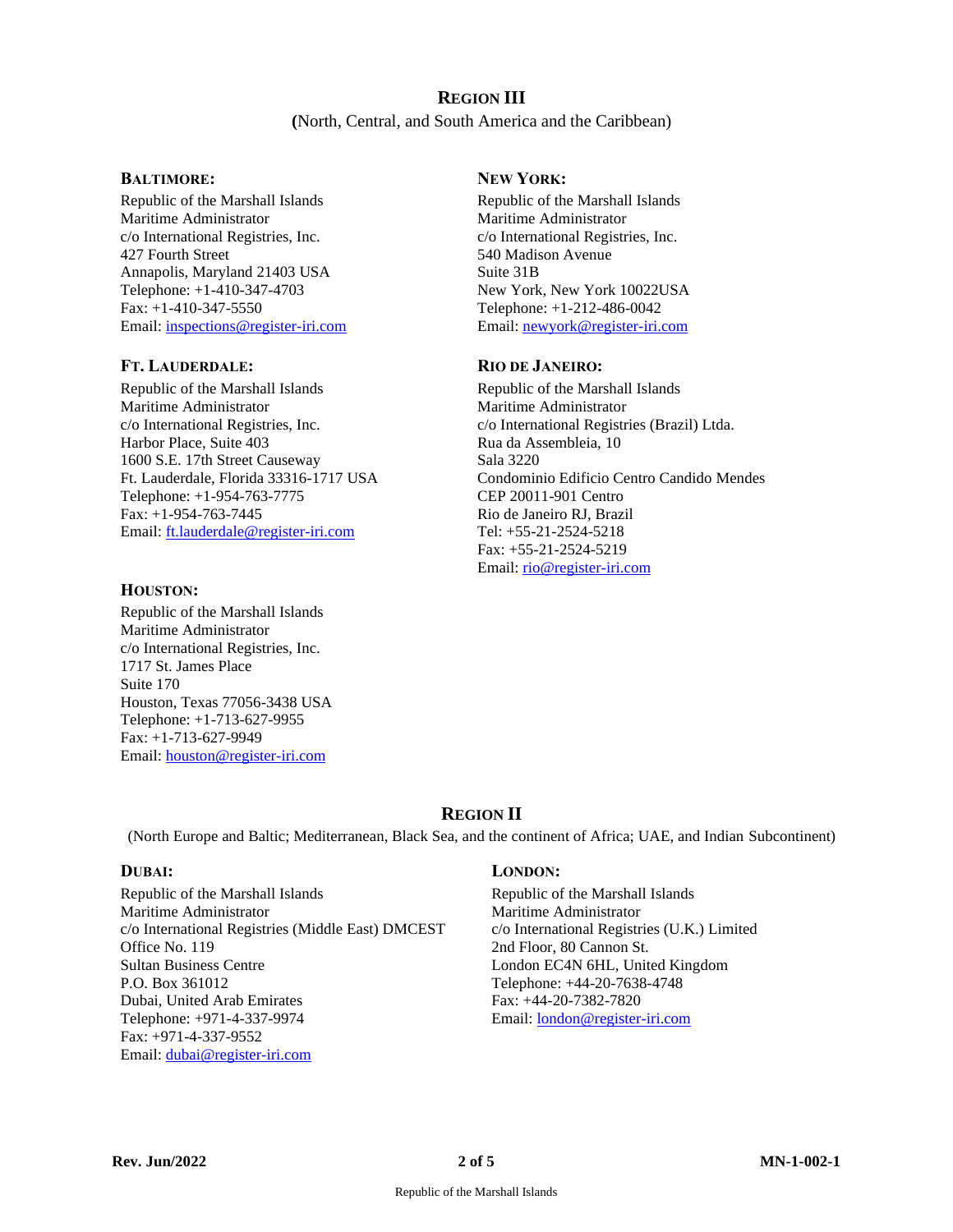# **REGION II**

(North Europe and Baltic; Mediterranean, Black Sea, and the continent of Africa; UAE, and Indian Subcontinent)

#### **GENEVA: MUMBAI:**

Republic of the Marshall Islands Maritime Administrator c/o IRI Corporate & Maritime Services (Switzerland) SA 16, rue de la Pélisserie CH-1204 Geneva, Switzerland Telephone: +41-22-310-64-54 Fax: +41-22-310-64-55 Email[: geneva@register-iri.com](mailto:geneva@register-iri.com)

#### **HAMBURG: PIRAEUS:**

Republic of the Marshall Islands Maritime Administrator c/o IRI International Registries GmbH Am Kaiserkai 13, 2nd Floor 20457 Hamburg, Germany Telephone: +49-40-361-6681-30 Fax: +49-40-361-6681-39 Email[: hamburg@register-iri.com](mailto:hamburg@register-iri.com)

Republic of the Marshall Islands Maritime Administrator c/o IRI Istanbul Ltd. Buyukdere Cadessi No. 100-102 Maya Akar Center B Blok Kat 18 Daire 69 Esentepe Sisli 34394 Istanbul, Turkey Telephone: +90-212-244-3109 / 244-7509 Fax: +90-212-244-5413 Email[: istanbul@register-iri.com](mailto:istanbul@register-iri.com)

### **ZURICH:**

Republic of the Marshall Islands Maritime Administrator c/o IRI Corporate and Maritime Services (Switzerland) AG Schifflände 22 CH-8001 Zurich, Switzerland Telephone: +41-44-268-22-11 Fax: +41-44-268-22-12 Email[: zurich@register-iri.com](mailto:zurich@register-iri.com)

Republic of the Marshall Islands Maritime Administrator c/o IRI Maritime and Corporate Services Private Limited 201, Raheja Plaza Plot No. 15/B, Parksons Press Compound Shah Industrial Estate; Off Andheri Link Road Andheri West Mumbai 400 053, India Telephone: +91-22-4064-1111 Fax: +91-22-4064-1110 Email: [mumbai@register-iri.com](mailto:mumbai@register-iri.com)

Republic of the Marshall Islands Maritime Administrator c/o International Registries, Inc. 47-49 Akti Miaouli Street Livanos Building, 8<sup>th</sup> Floor 185 36 Piraeus, Greece Telephone: +30-210-4293-223 Fax: +30-210-4293-228 Email: [piraeus@register-iri.com](mailto:piraeus@register-iri.com)

### **ISTANBUL: ROOSENDAAL:**

Republic of the Marshall Islands Maritime Administrator c/o International Registries (Netherlands) B.V. Frame 21 – Postbus 201 Rietschotten 1 4751XN Oud-Gastel The Netherlands Telephone: +31-165-515161 Email: [roosendaal@register-iri.com](mailto:roosendaal@register-iri.com)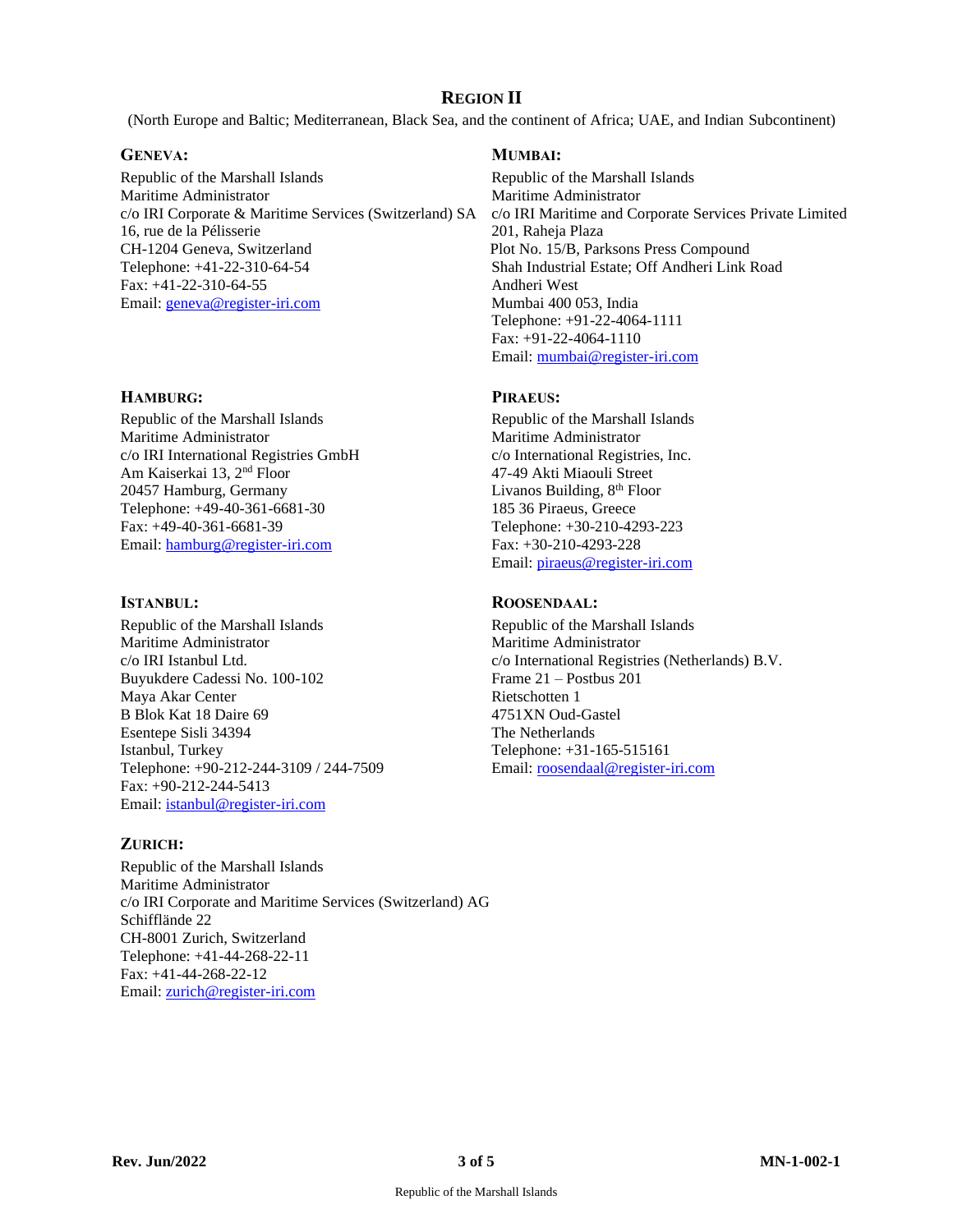# **REGION I**

#### (Far East and Australia)

#### **BUSAN:**

Marshall Islands Maritime and Corporate Administrators, Inc. c/o International Registries (Far East) Ltd., Korea Branch. Haeundae I'Park C1-dong #603 Marine City 2-ro 38 Haeundae-gu, Busan, 48120 Republic of Korea Phone: +82-51-934-8004 Fax: +82-51-934-8005 Email: [busan@register-iri.com](mailto:busan@register-iri.com)

#### **DALIAN: SEOUL:**

Republic of the Marshall Islands Maritime Administrator c/o IRI Business Consulting Shanghai Co., Ltd. Dalian Branch Rm. 1409, Youhao Mansion 158 You Hao Road Zhongshan District 116001 Dalian, PRC Telephone: +86-411-3989-5698 / 3989-5687 Fax: +86-411-3989-5697 Email[: dalian@register-iri.com](mailto:dalian@register-iri.com)

### **HONG KONG: SHANGHAI:**

Republic of the Marshall Islands Maritime Administrator c/o International Registries (Far East) Limited 2210 Harbour Centre 25 Harbour Road Wanchai, Hong Kong Telephone: +852-2526-6641 Fax: +852-2845-0172 Email[: hongkong@register-iri.com](mailto:hongkong@register-iri.com)

Republic of the Marshall Islands Maritime Administrator c/o International Registries (Far East) Limited Imabari Branch Tokyo Marine & Nichido Bldg. 3F 3-2-13, Asahimachi, Imabari-city Ehine Pref. 794-0042, Japan Telephone: +81-898-33-3610 Fax: +81-898-33-3612 Email[: imabari@register-iri.com](mailto:imabari@register-iri.com)

### **MANILA:**

Republic of the Marshall Islands Maritime Administrator c/o International Registries (Far East) Limited Representative Office 5th Floor Five E-com Center Block 18 Harbor Drive Mall of Asia Complex Pasay City, Philippines, 1300 Telephone: +63-2-8801-9062 Fax: +63-2-8801-9061 [manila@register-iri.com](mailto:manila@register-iri.com)

Republic of the Marshall Islands Maritime Administrator c/o International Registries (Far East) Limited Korea **Office** Suite 1225, Officia Building 92, Saemunan-no, Jongno-gu Seoul 03186, Korea Telephone: +82-2-2051-1188 Fax: +82-2-2051-1177 Email: [seoul@register-iri.com](mailto:seoul@register-iri.com)

Republic of the Marshall Islands Maritime Administrator c/o IRI Business Consulting Shanghai Co., Ltd. Room 709, Tian An Centre No. 338 Nanjing Rd. (W) 200003 Shanghai, PRC Telephone: +86-21-6341-0219 Fax: +86-21-6341-0217 Email: [shanghai@register-iri.com](mailto:shanghai@register-iri.com)

### **IMABARI: SINGAPORE:**

Republic of the Marshall Islands Maritime Administrator c/o International Registries Singapore Pte. Ltd. 1 North Bridge Road #06-26 High Street Centre Singapore 179094, Singapore Telephone: +65-6226-2726 Fax: +65-6226-2511 Email: [singapore@register-iri.com](mailto:singapore@register-iri.com)